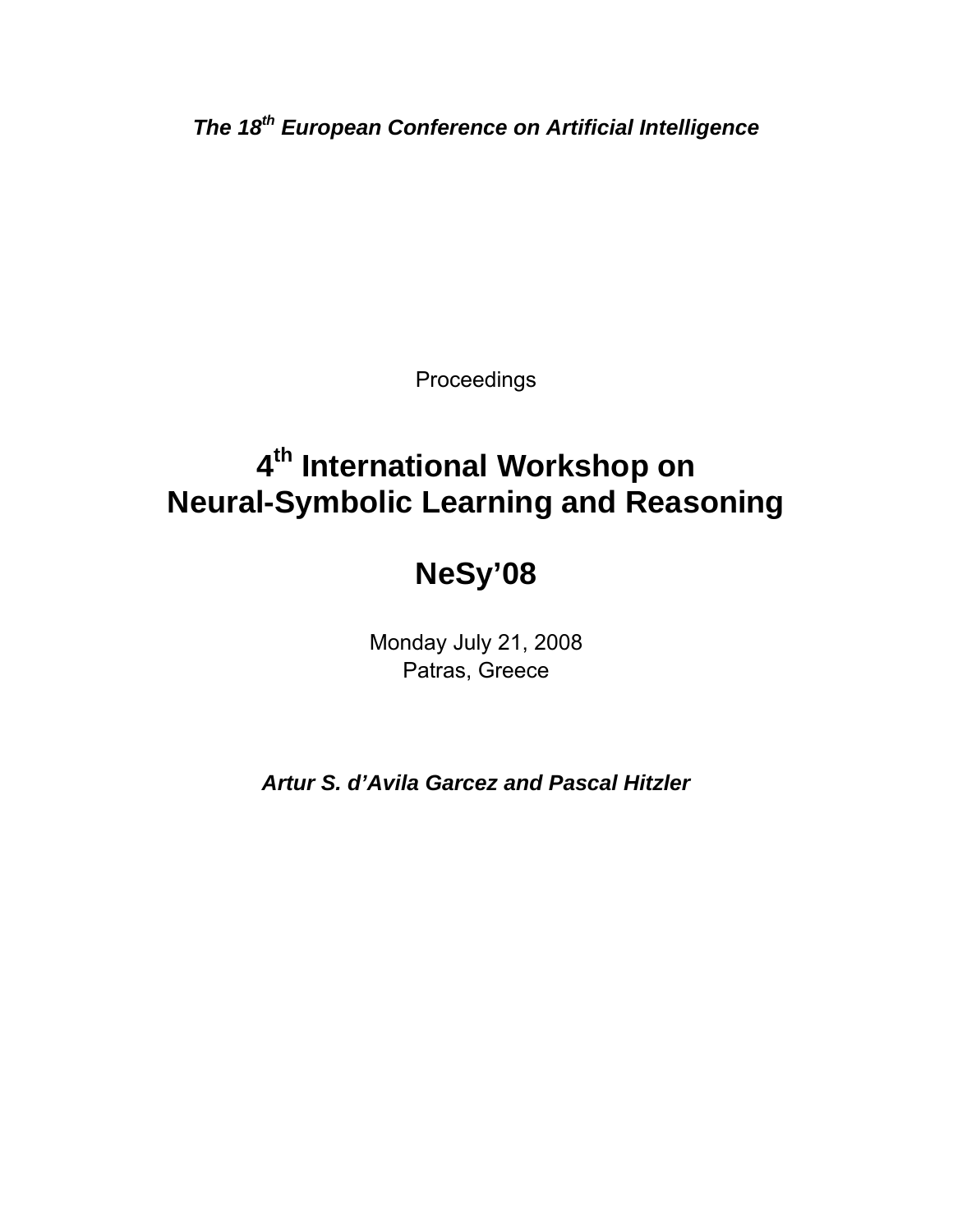### **Workshop Schedule**

09:00 – 10:00 Keynote Talk Kai-Uwe Kühnberger Modeling Reasoning Mechanisms by Neural-Symbolic Learning

10:30 – 10:50 Ekaterina Komendantskaya Unification by Error-Correction

10:55 – 11:10 Matthew Cook The Reusable Symbol Problem

11:15 – 11:35 Claudine Brucks, Michael Hilker, Christoph Schommer, Cynthia Wagner, Ralph Weires Symbolic Computing with Incremental Mind-maps to Manage andMine Data Streams – Some Applicatoins

11:40 – 12:00 Sebastian Bader, Steffen Hölldobler, Nuno C. Marques Guiding Backprop by Inserting Rules

12:05 – 12:25 Tsvi Achler, Eyal Amir Hybrid Classification and Symbolic-Like Manipulation Using Self-Regulatory Feedback Networks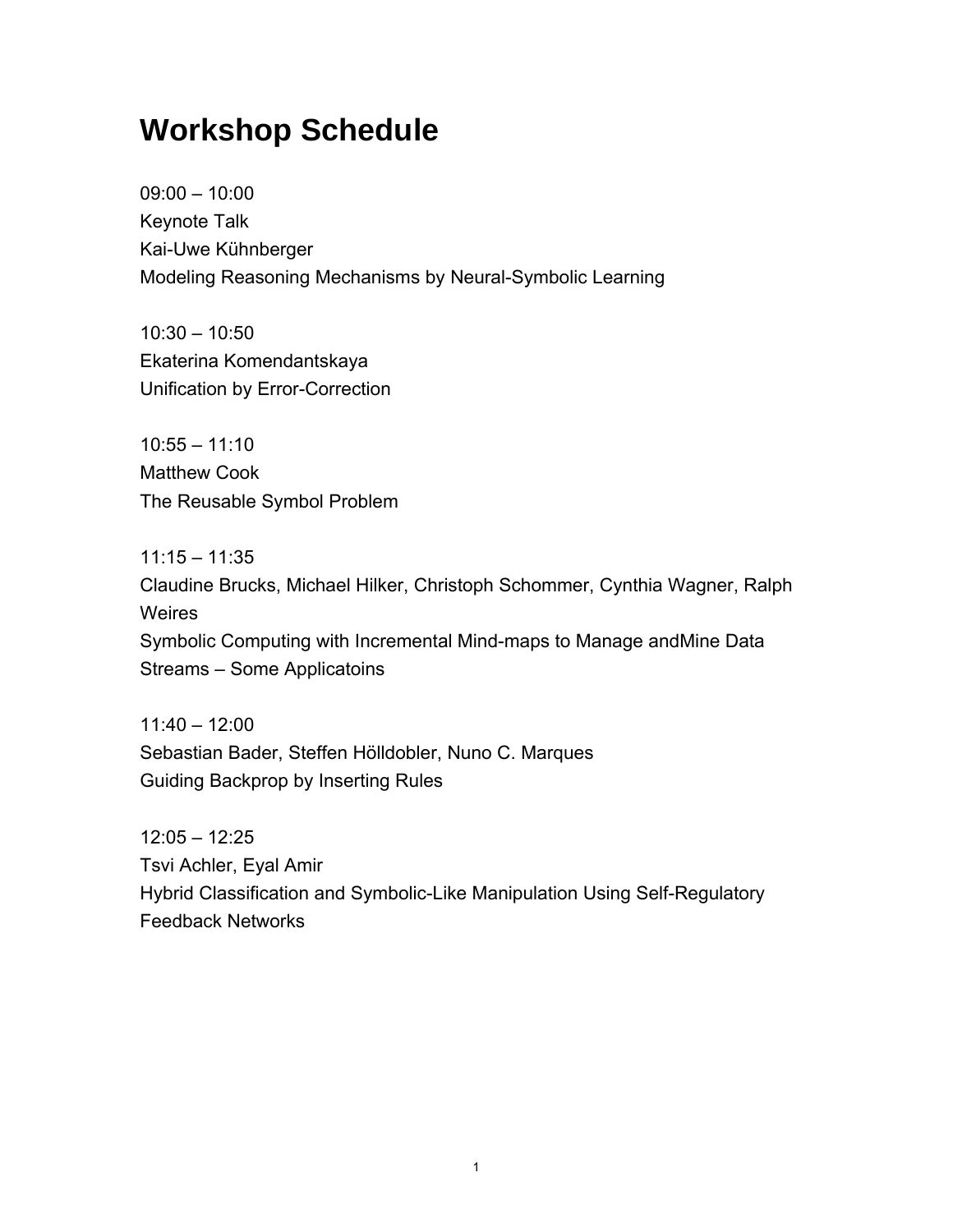### **Workshop Organisers**

Artur d'Avila Garcez, City University London, UK Pascal Hitzler, University of Karlsruhe, Germany

### **Programme Committee**

Sebastian Bader, TU Dresden, Germany Howard Blair, Syracuse University, U.S.A. Luc de Raedt, KU Leuven, Belgium Marco Gori, University of Siena, Italy Barbara Hammer, TU Clausthal, Germany Ioannis Hatzilygeroudis, University of Patras, Greece Steffen Hölldobler, TU Dresden, Germany Ekaterina Komendantskaya, Sophia Antipolis, France Kai-Uwe Kühnberger, University of Osnabrück, Germany Luis Lamb, Federal University of Rio Grande do Sul, Brazil Roberto Prevete, University of Naples, Italy Dan Roth, University of Illinois at Urbana-Champaign, U.S.A. Anthony K. Seda, University College Cork, Ireland Frank van der Velde, Leiden University, The Netherlands Gerson Zaverucha, Federal University of Rio de Janeiro, Brazil